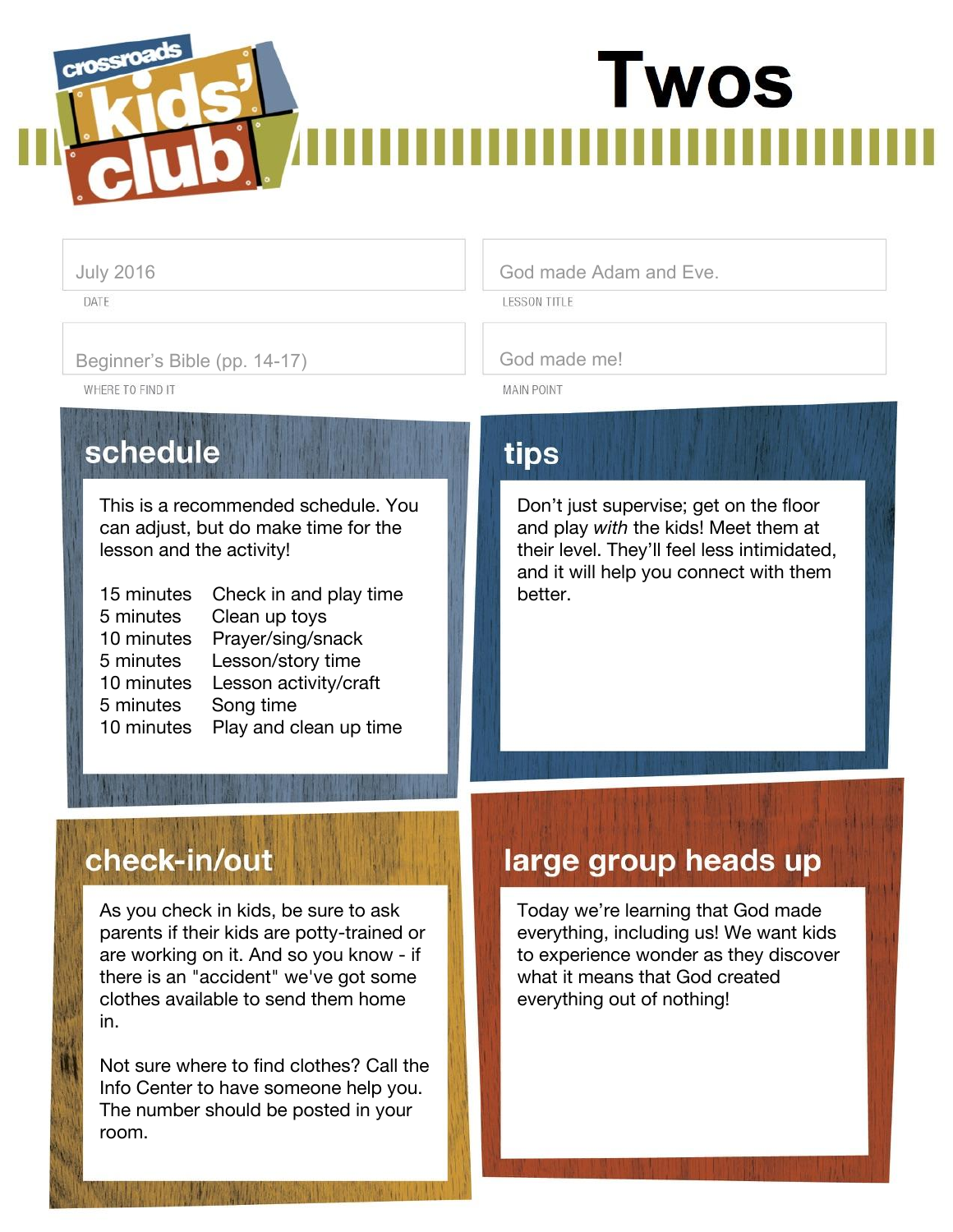

## **instructions**

**Goal**: Help kids connect to God and experience his love at their own level.

**Why?** We want to root kids in God's identity by showing them that God created us special!

**Tip:** Throughout the lesson, tell kids specific ways that God made them special and unique. For example, "God made your dark hair!" or "God gave you freckles!"

## small group

#### **ACTIVITY 1 - COLORING PAGE**

- As kids color their page, ask:
	- Do you know what this picture is? (A heart!)
	- Does God love you with his whole heart? (Yes!)
- **● Supplies needed: Coloring page, crayons**

#### **ACTIVITY 2 - GOD MADE ME**

- Go around to each kid and show them the mirror.
- Let kids look at themselves and point out some of their characteristics. Say, "God made you special! He gave you brown hair." or "God made you special! He gave you 10 fingers!"
- **● Supplies needed: Vanity mirror**

#### **ACTIVITY 3 - SIMON SAYS**

- Play a simplified version of "Simon Says"
- Tell kids to do the following actions. After each action, say, "God made my..." followed by a body part (Ex: "God made my toes!")
	- Touch your toes
	- Touch your knees
	- Touch your head
	- Touch your elbow
	- Touch your face
	- Touch your tummy
- **● Supplies needed: None**

*Extra time? Remind kids that God made EVERYTHING, and then act out the kids' favorite animals. For example, say, "God made cats!' and then act like cats together.*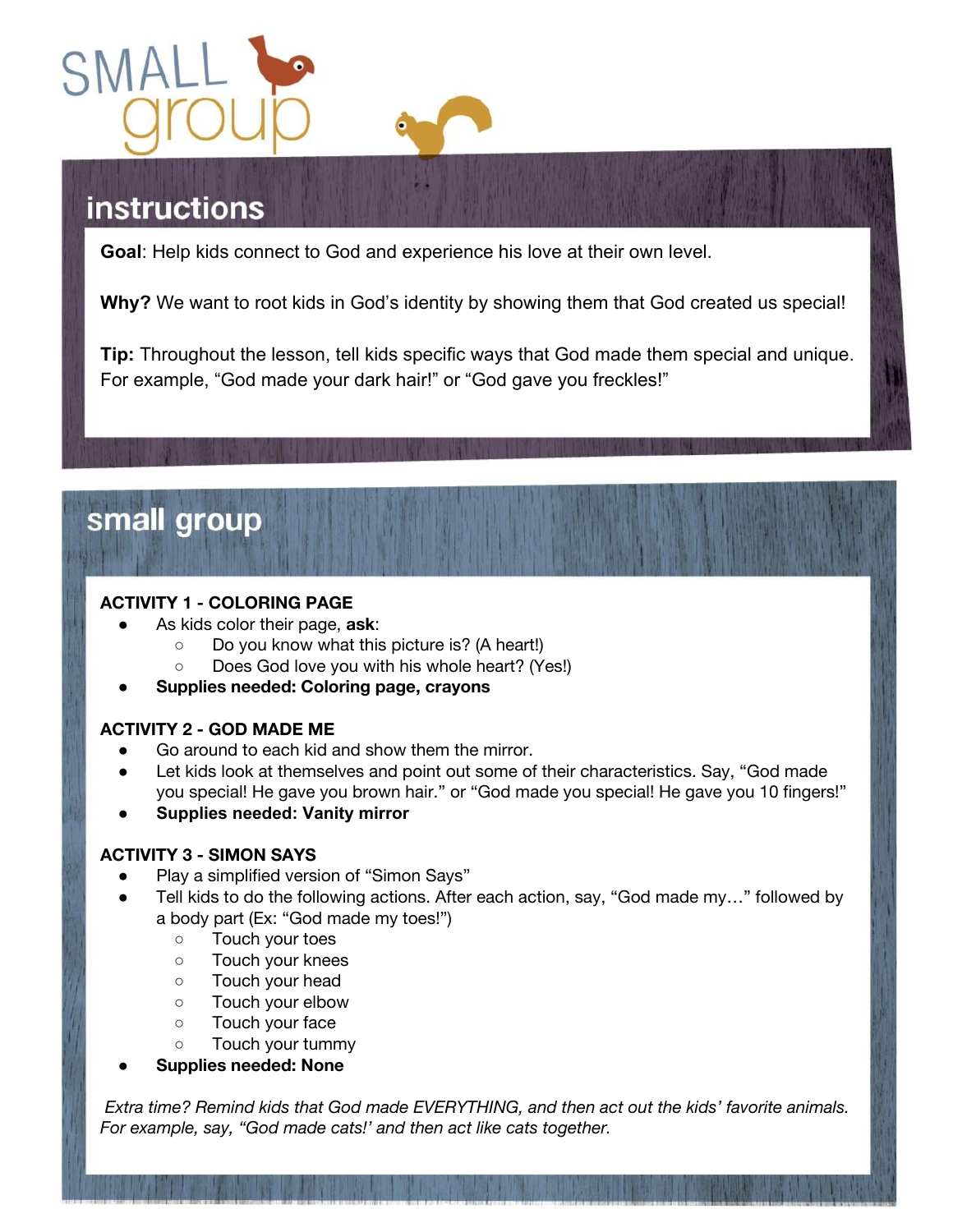

# **Twos**

## special notes

Today is a great opportunity to make kids feels special! We won't be focusing on the Fall yet, so stick to this central message: God made us special, because he loves us!

## presenter tips

Two-year-olds have short attention spans, so redirect their attention often. Use big hand motions, fun voices, and act silly! If the script calls for kids to do an active motion, do it with them!

## script

Hi everybody! It's so good to see you today. I have something to share with you. This is the Bible, and it's a very special book! (Show the **Bible** to kids.) It's all about God, and how much he loves us. God loves me (point to yourself) and God loves you (point to kids)!

A long time ago, God made the whole world and everything in it! He made the trees and flowers. Can you stand up and act like a big tree? (Respond along with kids.) God made the birds in the sky. Can you flap your wings like a bird? (Respond along with kids.) God made the fish in the sea. Can you pretend to swim like a fish? (Respond along with kids.) God made animals on the ground, like lions! Can you give me a big roar like a lion? (Respond along with kids.) Good job!

After God made all that, he decided he wanted to make something even BETTER! He wanted to make the most special thing in the whole world. He made….people! Let's read a story from the Bible about how God made people. **(Read pp. 14-17 from The Beginner's Bible)**

### **ENGAGE**

I am so glad that God decided to make Adam and Eve. He loved them so much, that he made them just like him! Do you know who else God made? US! God made me, and he made you, and you, and you… (Point to each kid in the group individually.) He made all of us, and he loves us more than anything in the world! Are you glad that he made us? (Let kids respond.) Me too. Let's all give God a big smile!

Did God make us all exactly the same? (Let kids respond.) No! He made us all different. Some of us have… (Point out several characteristics you see in different kids, like brown hair, or freckles, or green eyes, etc.) I' m so glad that God made us all different and special. Let's each hug a friend to show how glad we are that God made us!

### **PRAY**

Thank you God for making the world. Thank you for making us. We love you!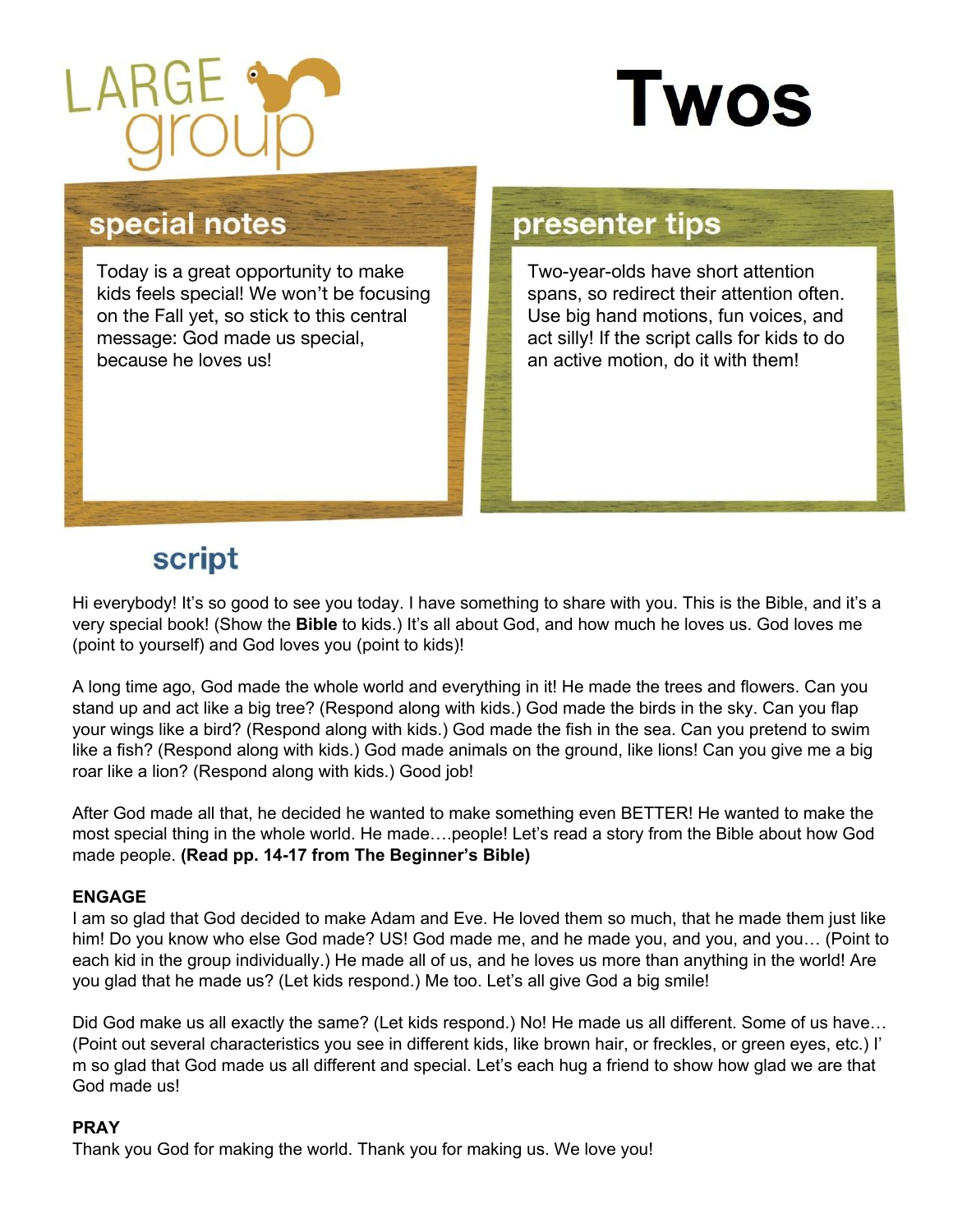## ame L



## CrossroadsKidsClub.net Ш